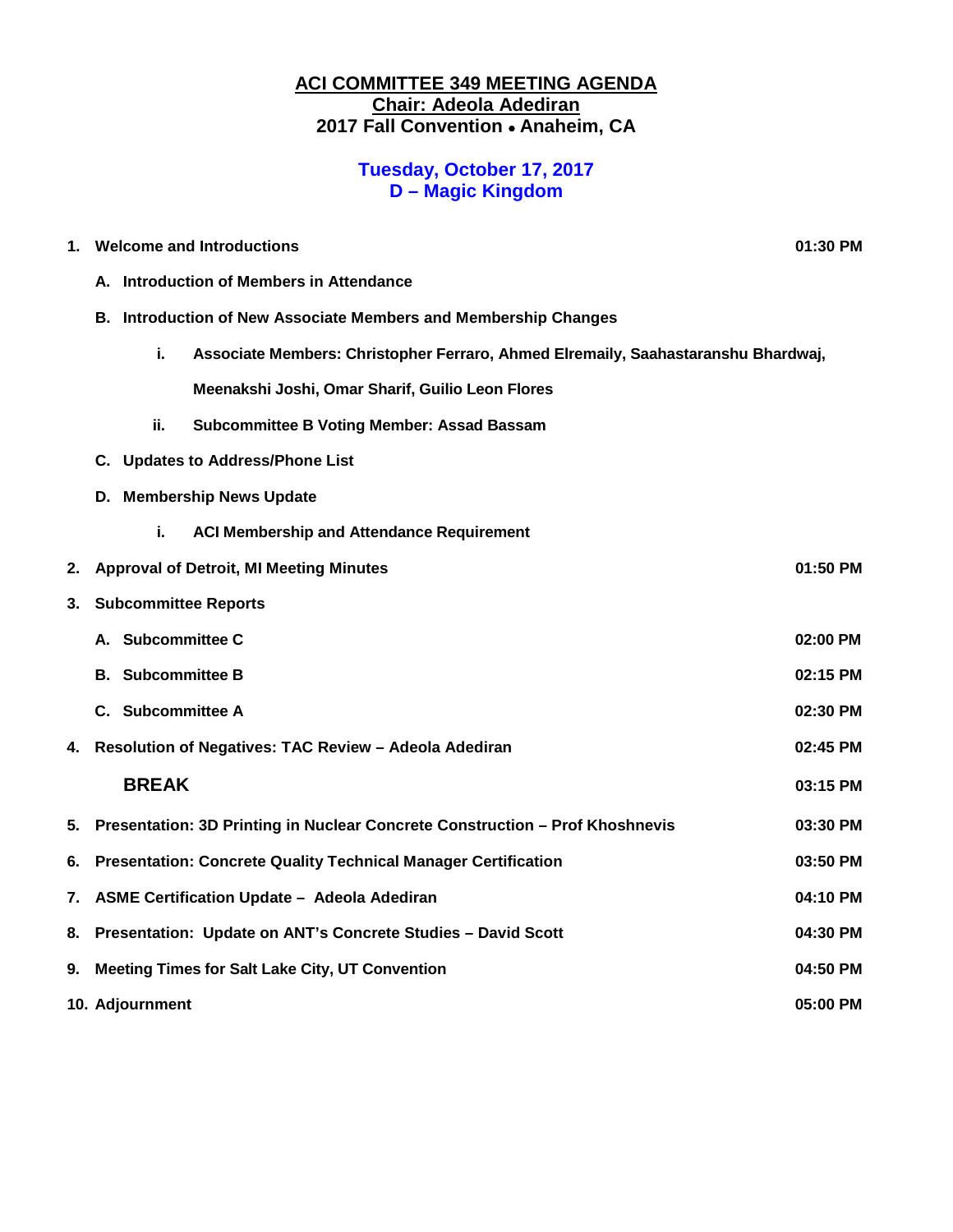### **ACI 349 Subcommittee A (Materials): Partha Ghosal & Subcommittee B (Design): Branko Galunic 2017 Fall Convention** • **Anaheim, CA**

### **Monday, October 16, 2017 D – Monorail B-C**

| 1. Call to Order - Introductions of All Attendees<br>01:00 PM                                    |          |
|--------------------------------------------------------------------------------------------------|----------|
| 2. Approval of Detroit, MI Meeting Minutes                                                       |          |
| 3. Task Group Update - Revision to ACI 349.3R - Partha Ghosal                                    |          |
| 4. Task Group Update – Revision to Chapter 3 of ACI 349.1R – Saahas Bhardwaj                     | 01:40 PM |
| <b>BREAK</b>                                                                                     | 02:00 PM |
| 5. Session Planning – ACI 349/447 Element-Based Design – Stewart Gallocher / Amit Varma / Ganesh |          |
| Thiagarajan                                                                                      | 02:15 PM |
| 6. Code Inquiry - Concrete Temperatures - Accident Conditions - Mita Sircar                      | 02:30 PM |
| 7. Code Inquiry - Prestress Panels - Branko Galunic                                              | 03:00 PM |
| 8. Discussion: Shear Wall Equation - Limit on Shear Wall Piers - Mustafa Ozkan                   | 03:30 PM |
| 9. Updates from Chapter Owners and Discussion of Schedule                                        | 04:00 PM |
| 10. Adjournment of Meeting                                                                       | 04:30 PM |